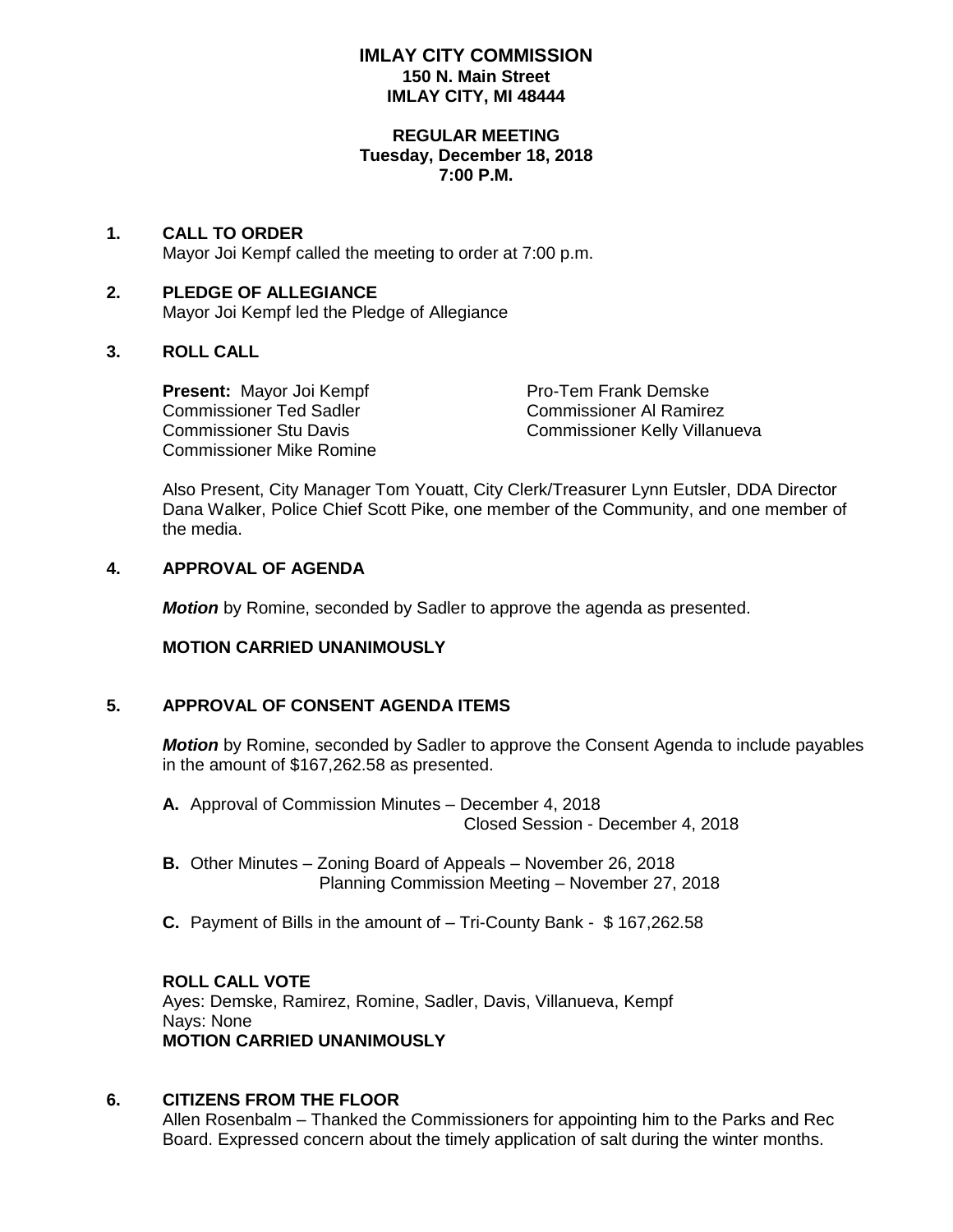# 7. **OLD BUSINESS**

None

## **8. NEW BUSINESS**

## **A. Resolution 2018-19 – Deficit Elimination Plan – Department of Treasury**

*Motion* by Davis, seconded by Romine to approve Resolution 2018-19 and to submit the Resolution along with the Deficit Elimination Plan to the Michigan Department of Treasury as presented.

# **ROLL CALL VOTE**

Ayes: Ramirez, Romine, Sadler, Davis, Villanueva, Demske, Kempf Nays: None **MOTION CARRIED UNANIMOUSLY**

# *B.* **Arbor Day Proclamation**

*Motion* by Romine, seconded by Demske to approve the Arbor Day Proclamation as presented. **MOTION CARRIED UNANIMOUSLY**

# *C.* **Request to Move DDA Endowment Fund to the DDA Fund Balance**

*Motion* by Romine, seconded by Demske to approve transferring the Endowment Fund Balance in the amount of \$ 1986.00, to the DDA Fund Balance as presented.

#### **ROLL CALL VOTE** Ayes: Romine, Sadler, Davis, Villanueva, Demske, Ramirez, Kempf Nays: None **MOTION CARRIED UNANIMOUSLY**

## **D. Amendment of the DDA Bylaws, Section 4**

*Motion* by Romine, seconded by Sadler to approve the amendment of the DDA Bylaws, Section 4 as presented. **MOTION CARRIED UNANIMOUSLY**

## **E. Amendment # 2 – GLWA Contract**

*Motion* by Davis, seconded by Romine to approve Amendment # 2 with GLWA to the Water Service Contract as presented and to designate Mayor Kempf and City Manager Youatt to sign the contract.

**ROLL CALL VOTE** Ayes: Sadler, Davis, Villanueva, Demske, Ramirez, Romine, Kempf Nays: None **MOTION CARRIED UNANIMOUSLY**